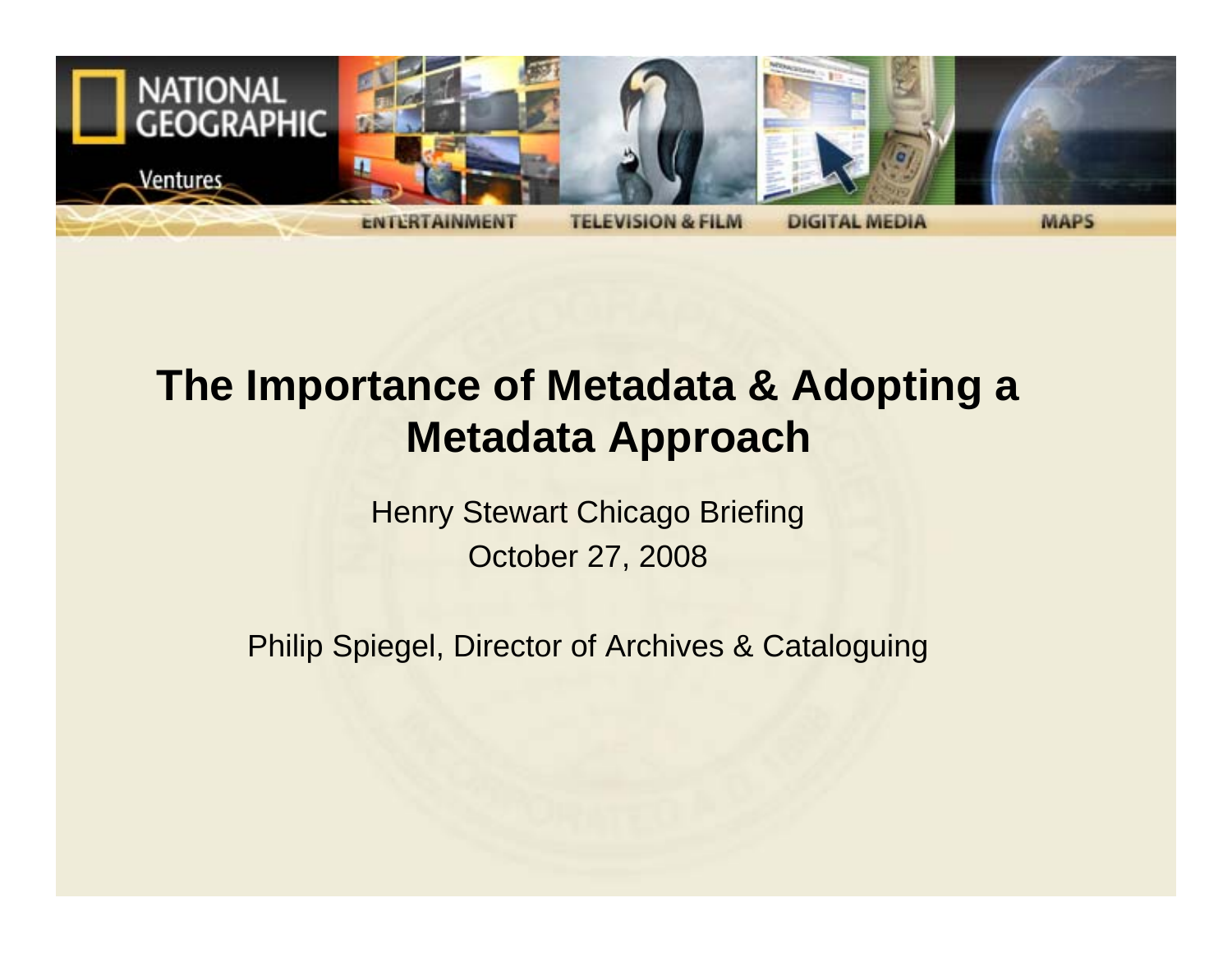

#### **Who Are We?**

- Archive is a part of National Geographic Television Production (NGT)
- NGT a division of the Ventures Group (NGV)
- NGV is the for-profit arm of the National Geographic Society (NGS)
- Archive services the circulation activities for NGS and supports all content re-purposing in traditional and new media markets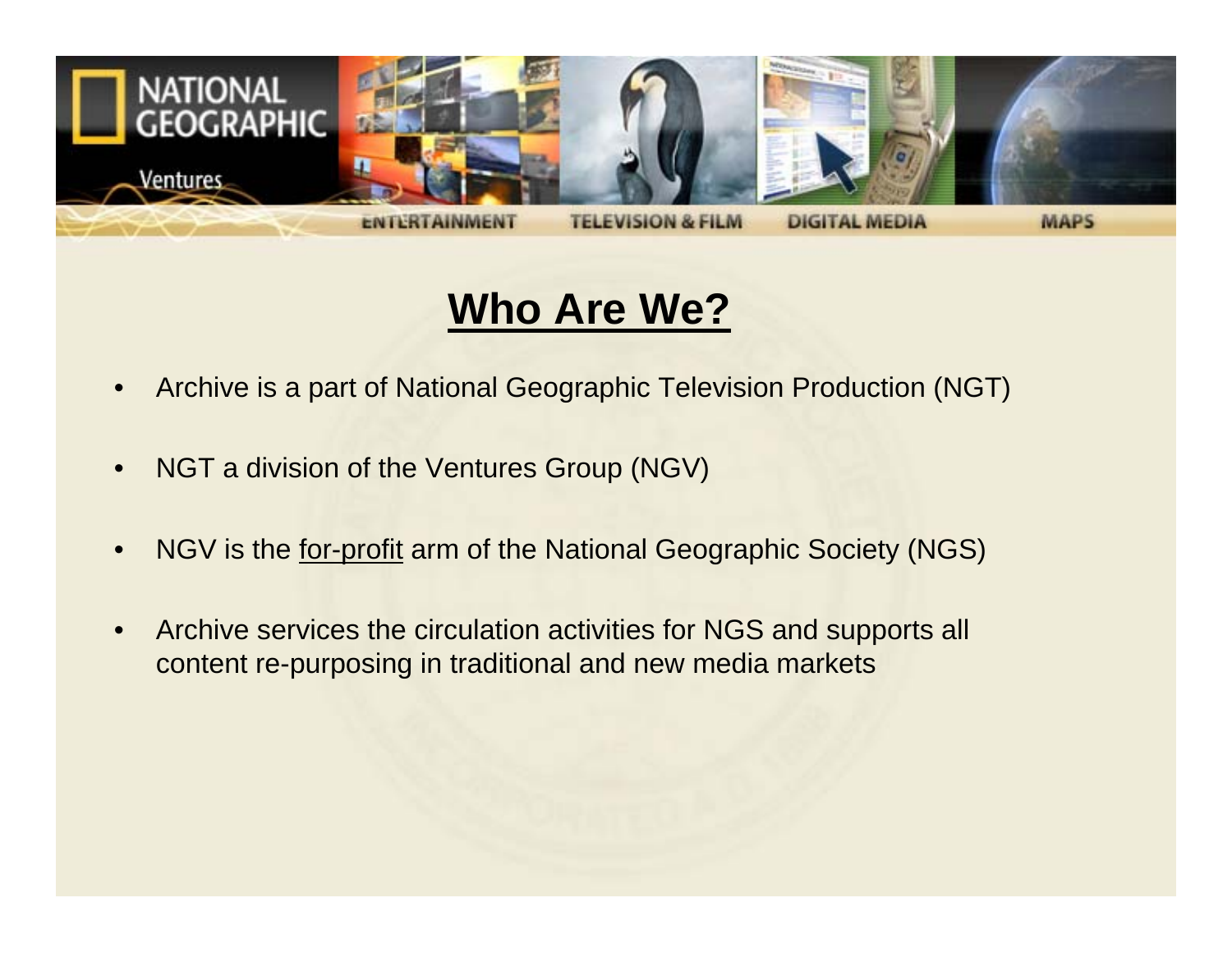

## **Brief History**

- Pre-1989 All assets and metadata managed on Index Cards
- 1989 Created STAR databases to manage assets and cataloguing
- 2000 Research based subset of assets made available in Digital Archive (an earlier MAM attempt)
- 2005 Launch new NG DAM system
- 2006 Ingest and production process for populating system begins in earnest
- 2008 Over 75K clips searchable along with thousands of hours of program masters, outtakes & shorts…so far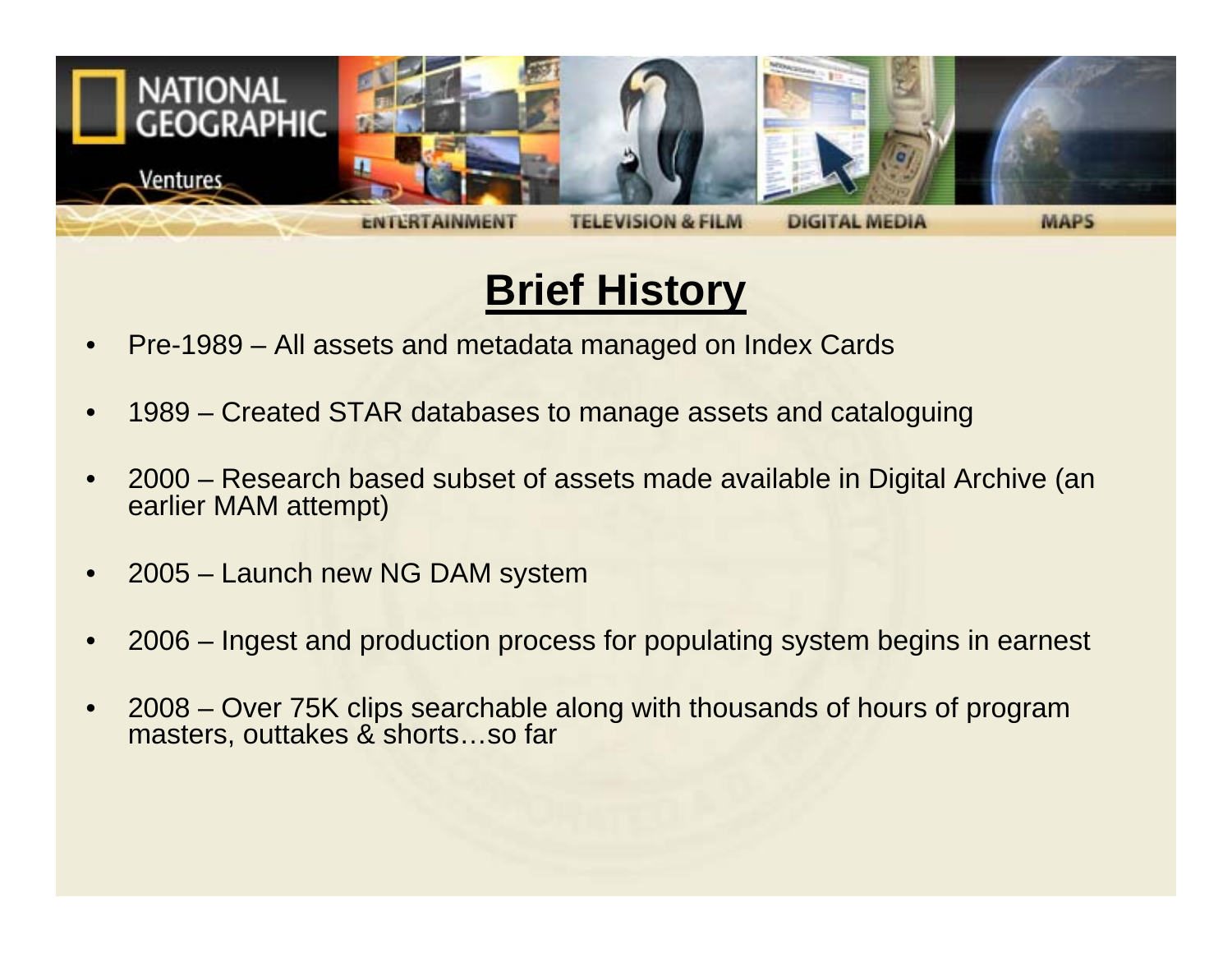

#### **How does Cataloguing work at NG Archive?**

- $\blacksquare$  Created an NG-specific cataloguing style guide that outlines in detail the "rules" for cataloguing to suit our specific needs
	- This document has evolved overtime to address new terms
	- Cataloguing consistency is managed on a daily basis via targeted reports
	- Minimal free text entry assures standardization of language and the ability to update changes globally.
- Basic and broad contextual and conceptual keywords and categories based on a standardized language, style and hierarchy about the **entire tape** (outtake reel, program master, etc.)
- п Detailed contextual and conceptual keywords and categories based on a standardized language, style and hierarchy for **each clip** in its entirety.
- п Cataloguing style remains constant regardless of who entered the data…consistency is paramount!.
- Complete shift in the methodology for cataloguing, a fresh approach to all data while building on the factual (species, location, etc) info previously captured in legacy data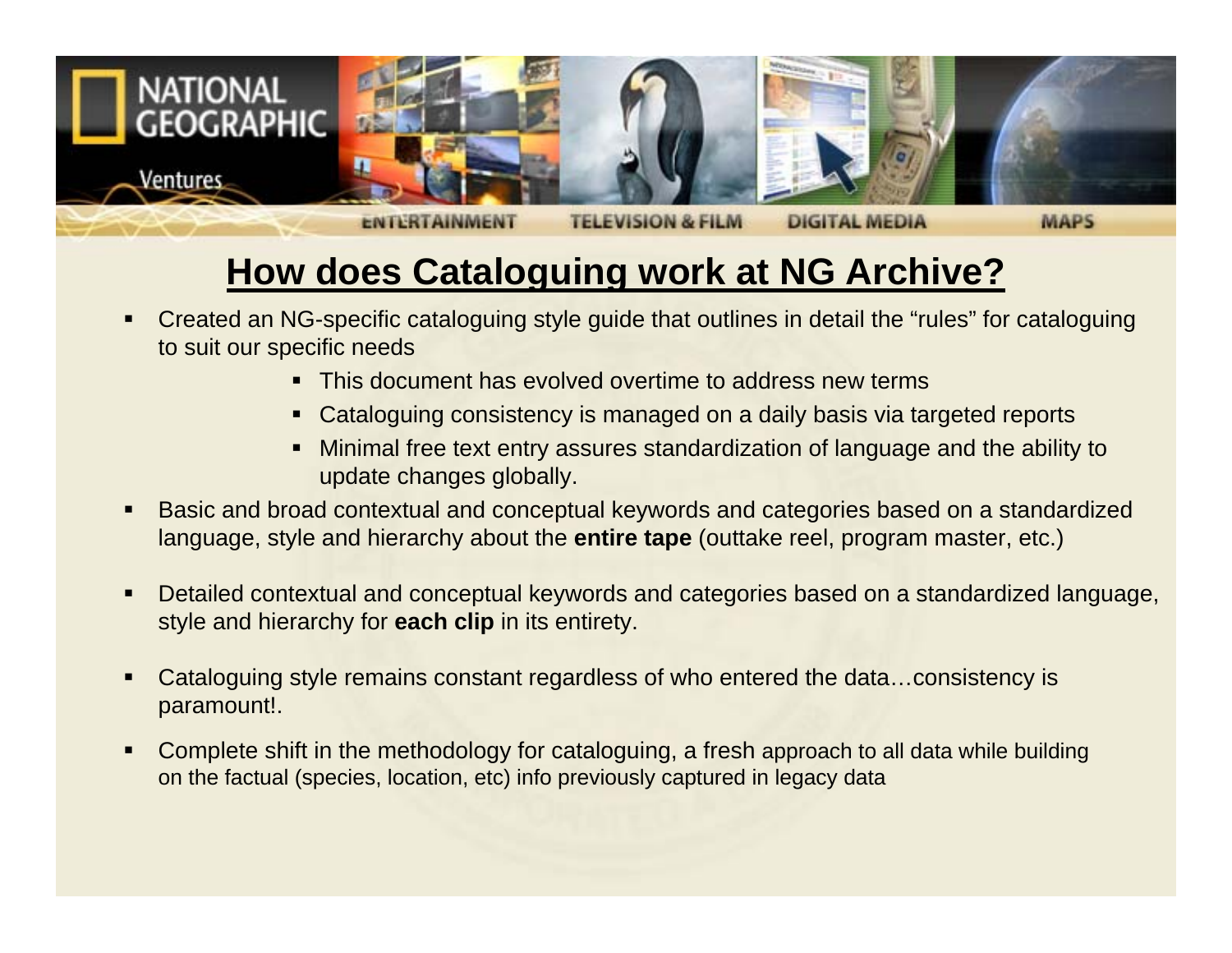

#### **Why is metadata so critical to effective DAM?**

- A successful DAM will only be as good as the metadata
	- Our business relies on the ability for disparate users to easily search, find, review, share, collaborate and deliver content for internal projects and external revenue generating repurposing opportunities.
	- Without consistent and accurate metadata the ability to succeed is significantly jeopardized.
	- Ultimately, if you can't find what you need it doesn't matter how good the GUI looks, how fast its performance or how effective the storage solution.
	- The ROI will come from an excellent metadata and technical solution…you need to have both.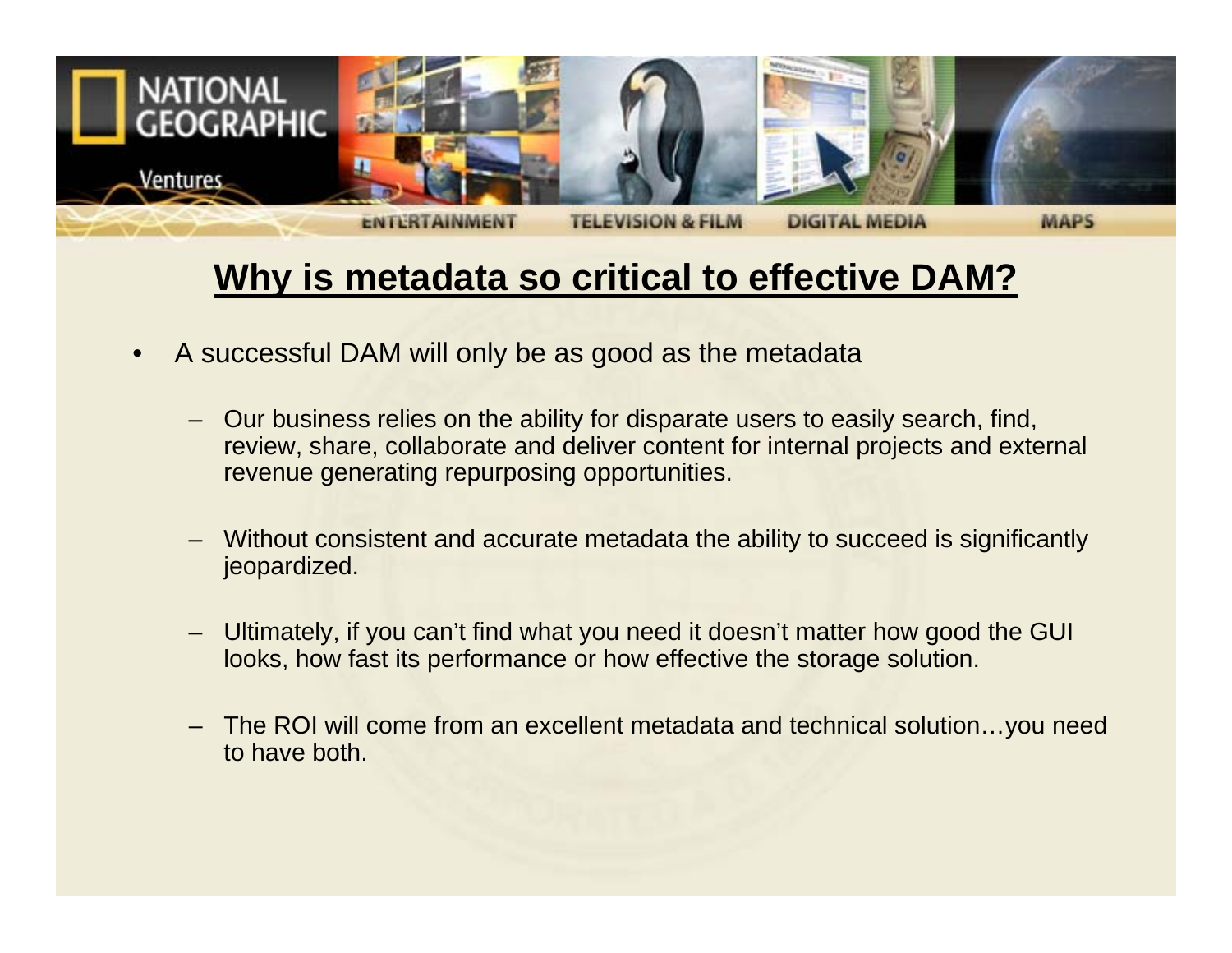

# **Metadata, Taxonomies and Search**

**Combining components to improve content "findability"**

| <b>Metadata Element</b>                                                                    | <b>Metadata Value</b>                                                                                               |  |
|--------------------------------------------------------------------------------------------|---------------------------------------------------------------------------------------------------------------------|--|
|                                                                                            | (Taxonomy, Controlled Vocabulary or text)                                                                           |  |
| A description or 'field' for storing information such as Title,<br>Creator, Subject, Date, | The 'contents' of the Metadata Element. Values come from a<br>taxonomy or other controlled vocabulary or just text. |  |
| For example: DC:creator, or artistName                                                     | <b>Artists&gt;Painters&gt;French&gt;Monet</b>                                                                       |  |

Both are 'technically' **metadata** they provide information **ABOUT** the asset but the use is different

- The ability to search not only for the content subject but its context is a critical requirement for NG.
- Being able to search data about the asset and the content (as well as context) adds dimension to the searches and increases its power.
- For example: search outtakes for cheetahs, available in HD and from NG owned productions only.
	- Or, search for lions and other big cats, hunting, NG owned and shot in HD video only.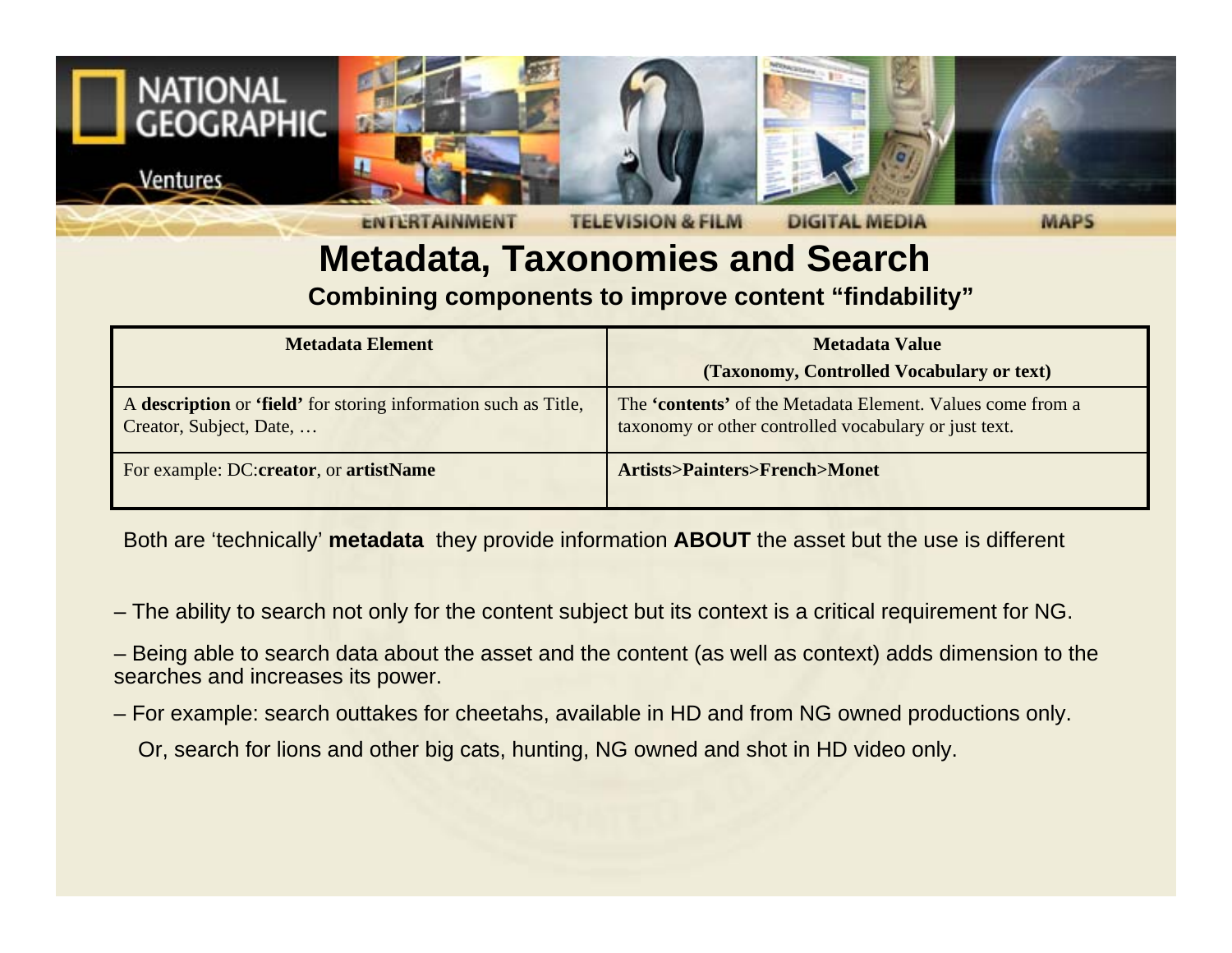

**NG INTRANET - SEARCH**

| 色                                            |                                                                     |                                     |                                      | $  \times$                                                                                                                                    |
|----------------------------------------------|---------------------------------------------------------------------|-------------------------------------|--------------------------------------|-----------------------------------------------------------------------------------------------------------------------------------------------|
| File<br>Edit<br>Favorites Tools Help<br>View |                                                                     |                                     |                                      |                                                                                                                                               |
|                                              | GBack · 〇 · × 日 〇 P Search 大 Favorites ④ <del>〇 号 目 ■ 回</del> 説 © 3 |                                     |                                      |                                                                                                                                               |
| Address <b>@</b>                             |                                                                     |                                     |                                      | $\rightarrow$ Go<br>$\vert \mathbf{v} \vert$                                                                                                  |
| $Y'$ $\ell$                                  |                                                                     |                                     |                                      | V + Search Web ▼ △ Upgrade your Toolbar Now! ▼ / 団 · ● ▼ ● 図 Mail ▼ ● My Yahoo! ▼ ● Music ▼ ● Music ▼ ● Personals ▼ ● Personals ▼ ● Sign In ▼ |
| SEARCH-                                      |                                                                     |                                     |                                      |                                                                                                                                               |
| <b>Find Keyword</b>                          | <b>Find Concept</b>                                                 | <b>Find Location</b>                |                                      |                                                                                                                                               |
|                                              |                                                                     |                                     | Level<br>$\checkmark$<br>child       |                                                                                                                                               |
| Clip / Tape Description                      | $\overline{\mathbf{v}}$<br>$\checkmark$                             | Roll Number                         | Film Available                       |                                                                                                                                               |
|                                              | Category<br>$\blacktriangledown$                                    |                                     | $\checkmark$                         |                                                                                                                                               |
| Original Camera Element                      | <b>HD Available</b>                                                 | Original Capture Method             | Standard                             |                                                                                                                                               |
|                                              | $\blacktriangledown$<br>$\checkmark$                                | $\checkmark$                        | $\checkmark$                         |                                                                                                                                               |
| Camera Shot                                  | Camera Speed                                                        | Camera Action                       | Camera Location                      |                                                                                                                                               |
|                                              | $\blacktriangledown$<br>$\blacktriangledown$                        | $\mathbf{v}$                        | $\checkmark$                         |                                                                                                                                               |
| Aspect Ratio                                 | In / Out / Prog.<br>$\blacktriangledown$<br>$\checkmark$            | Overall Rights Control Code         | Overall Rights Notes                 |                                                                                                                                               |
|                                              |                                                                     |                                     |                                      |                                                                                                                                               |
| ClipID#                                      | Asset / Tape Number                                                 | Asset / Tape Format<br>$\checkmark$ | Composition & Effect<br>$\checkmark$ |                                                                                                                                               |
| Ethnicity                                    | Color                                                               | Predominant color                   | Era                                  |                                                                                                                                               |
|                                              | $\checkmark$<br>$\checkmark$                                        | $\checkmark$                        | $\checkmark$                         |                                                                                                                                               |
| Time of Day                                  | Season                                                              | Age                                 | Gender                               |                                                                                                                                               |
|                                              | $\blacktriangledown$<br>$\color{blue}\mathbf{v}$                    | $\mathbf{v}$                        | $\checkmark$                         |                                                                                                                                               |
| Population                                   | Audio Available                                                     | Artist Code<br>$\checkmark$         |                                      |                                                                                                                                               |
|                                              | $\checkmark$<br>$\checkmark$                                        |                                     |                                      |                                                                                                                                               |

- Search controlled attributes from asset to context to rights within research profile
- Attributes, when combined will further filter and limit the results of a search.
- Power Search across Indexed Database is also available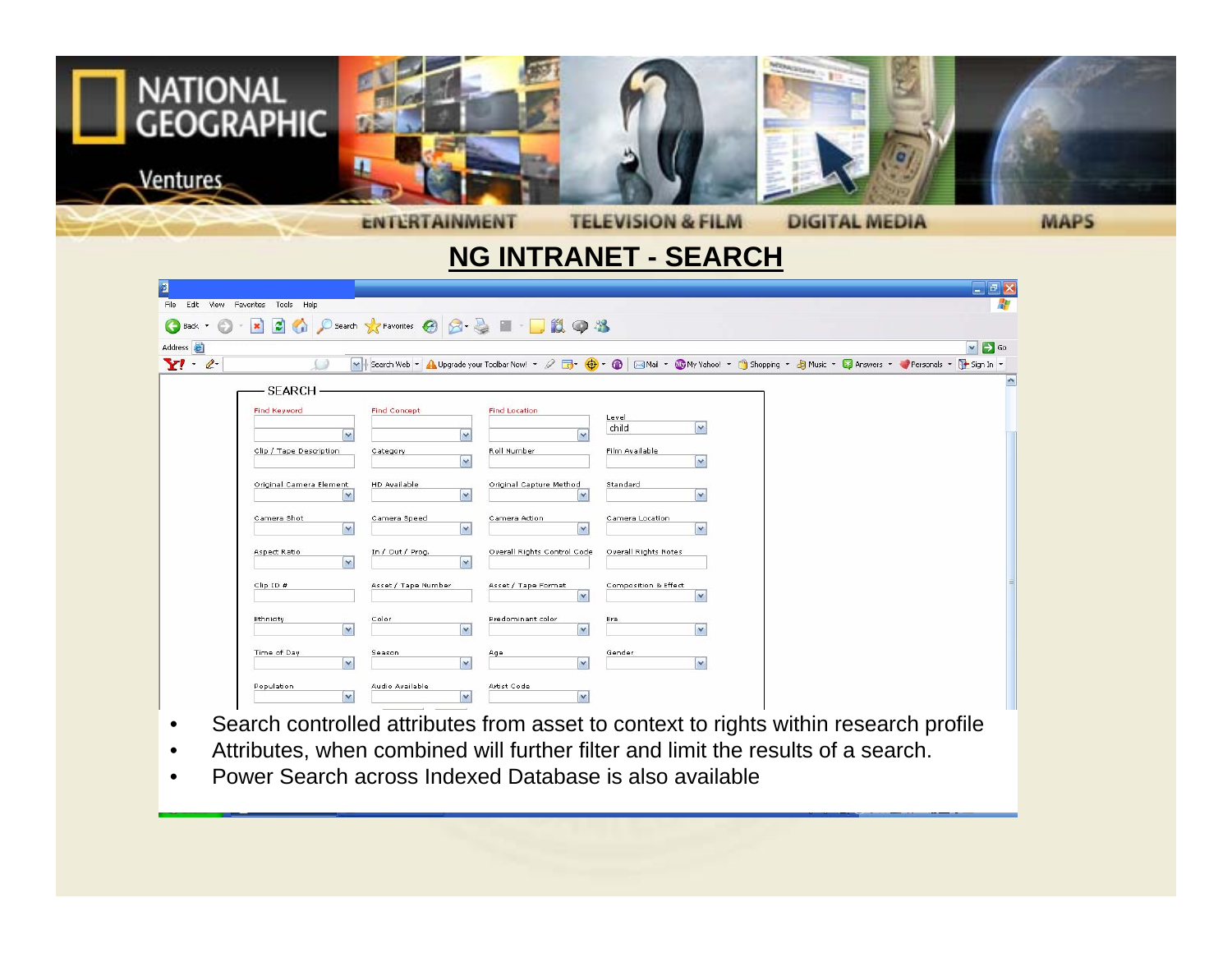

**NG INTRANET - RESULTS**

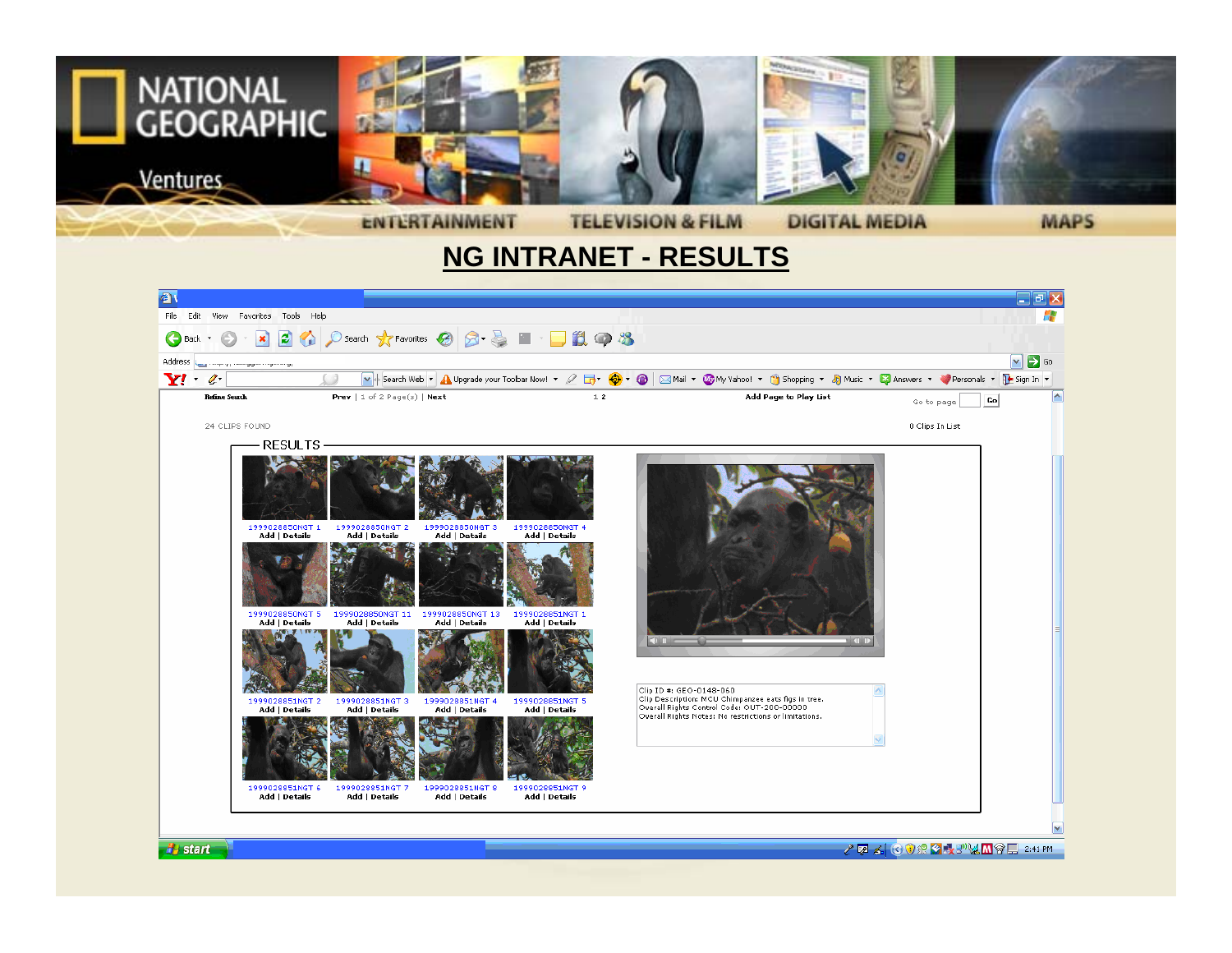

#### **Making the punishment fit the crime... How much metadata is enough?**

- We've tried to streamline and keep to a "Less is more" approach.
	- Search yields visual results eliminating the need for previous style of dense, flowery, descriptive cataloguing
	- Search driven by keywords
		- What are you looking for?
- Define what kind of metadata you need to capture, when, how, by who or what? What will that data do?
- Back to basics…the business needs will help define what the dataset will need to be, that info will also help shape the rules for user access, data creation and modification.
- Types of data? Standards?
- Will the data be synchronized across different platforms?... How? .... Will it be driving some automation within the DAM workflow?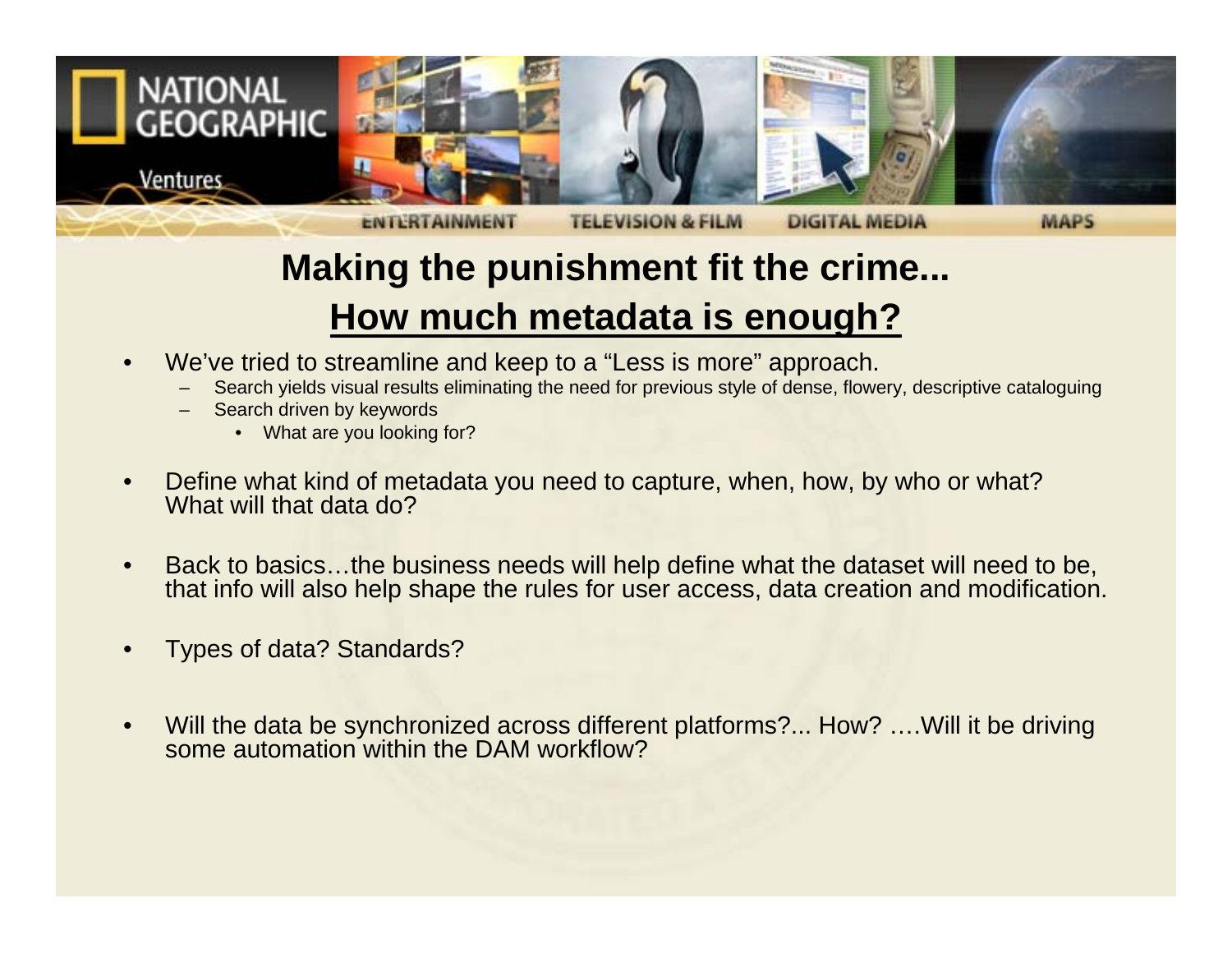

## **Who does What?**

#### **Developing a workable governance policy around development, maintenance and application of metadata**

- **Collaborate** on the requirements gathering and then on the technology, workflow and metadata design
	- Incorporate discussions about the data needs early in the requirements gathering
	- Find the path that meets your business needs, budget and environment.
- Shouldn't assume you can copy or buy some metadata schema and plug and play.
- A straight copy of the data from legacy systems may be the most effective method BUT…
	- Can you trust the legacy data?
	- Is it portable?
	- Is it consistent and can it be normalized with standard terms and language?
	- Does it fit the new requirements and meet everyone's needs? OR….
	- Is this an opportunity to selectively filter and clean data before carrying old problems into a new environment?
- What will be the rules for use, access and modification?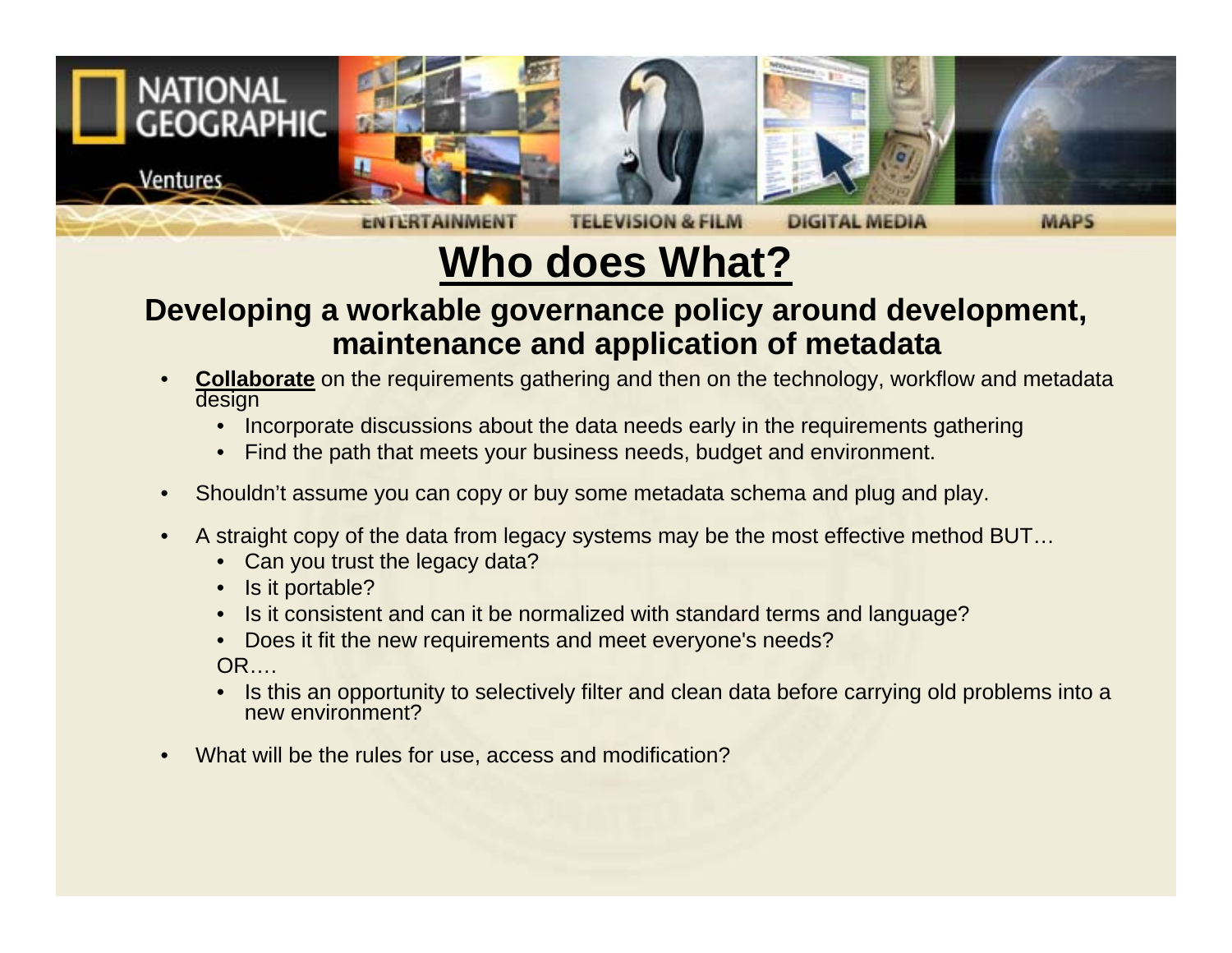

#### **NG DAM Overview**

- All published assets stored in DAM are catalogued with structured metadata.
- DAM also manages:
	- physical and digital assets info
	- rights information via
		- Unique alpha numeric code communicates rights info to internal users
		- Standardized rights summary is available for external users
- Intranet used to manage & facilitate production workflow for key processes such as cataloguing, content review and rights data management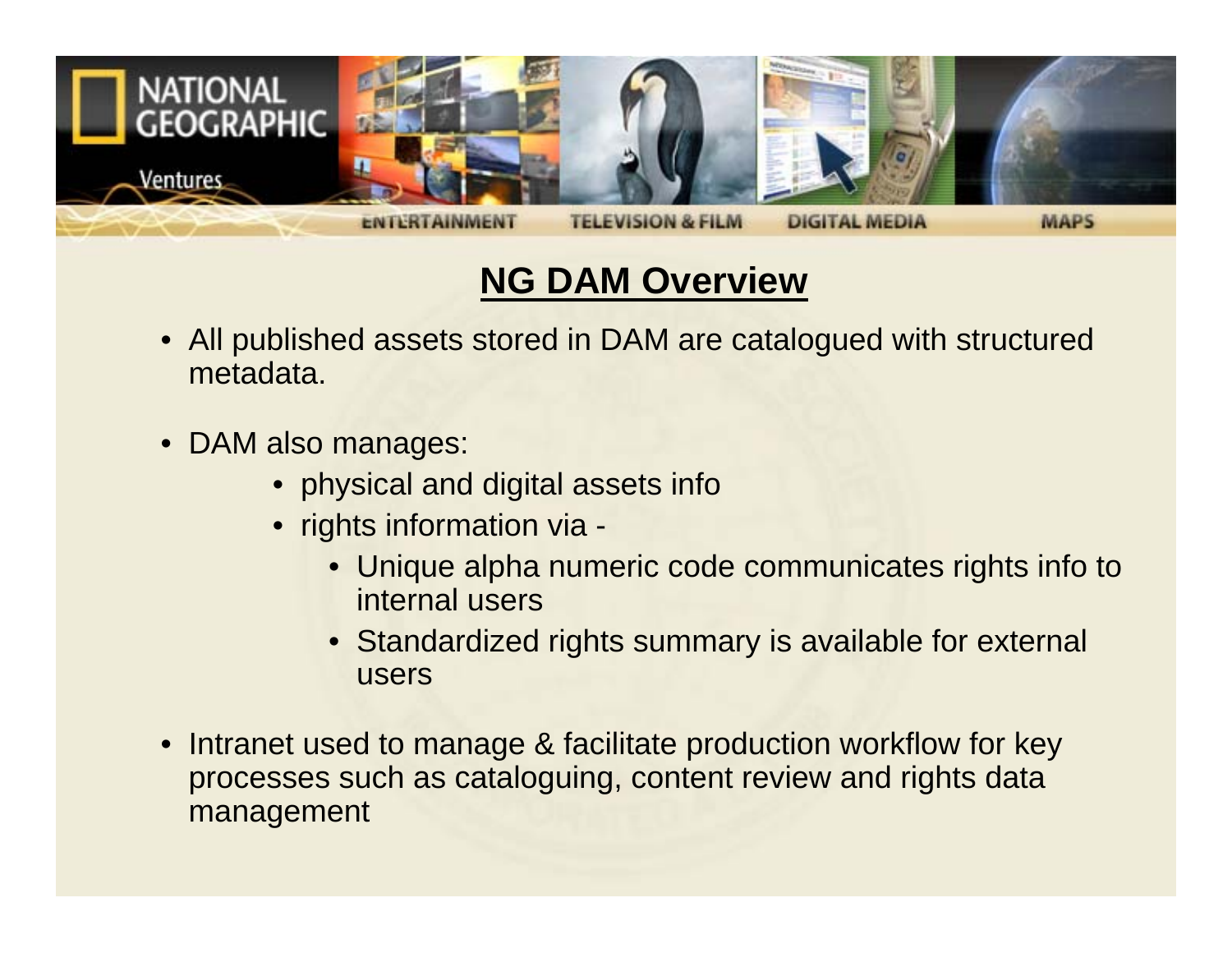

#### **Summary**

- Don't forget the basics !!
	- What do you want your DAM to do?
	- What are the current business needs?
	- What are the future needs and expectations?
	- How will this benefit your operation and the ROI?
	- Who are the key stakeholders and benefactors?
		- strive for a collaboration with all
	- What are the best ways to apply potentially limited resources to gain maximum impact?
- DAM solutions are not exclusively a technology problem.